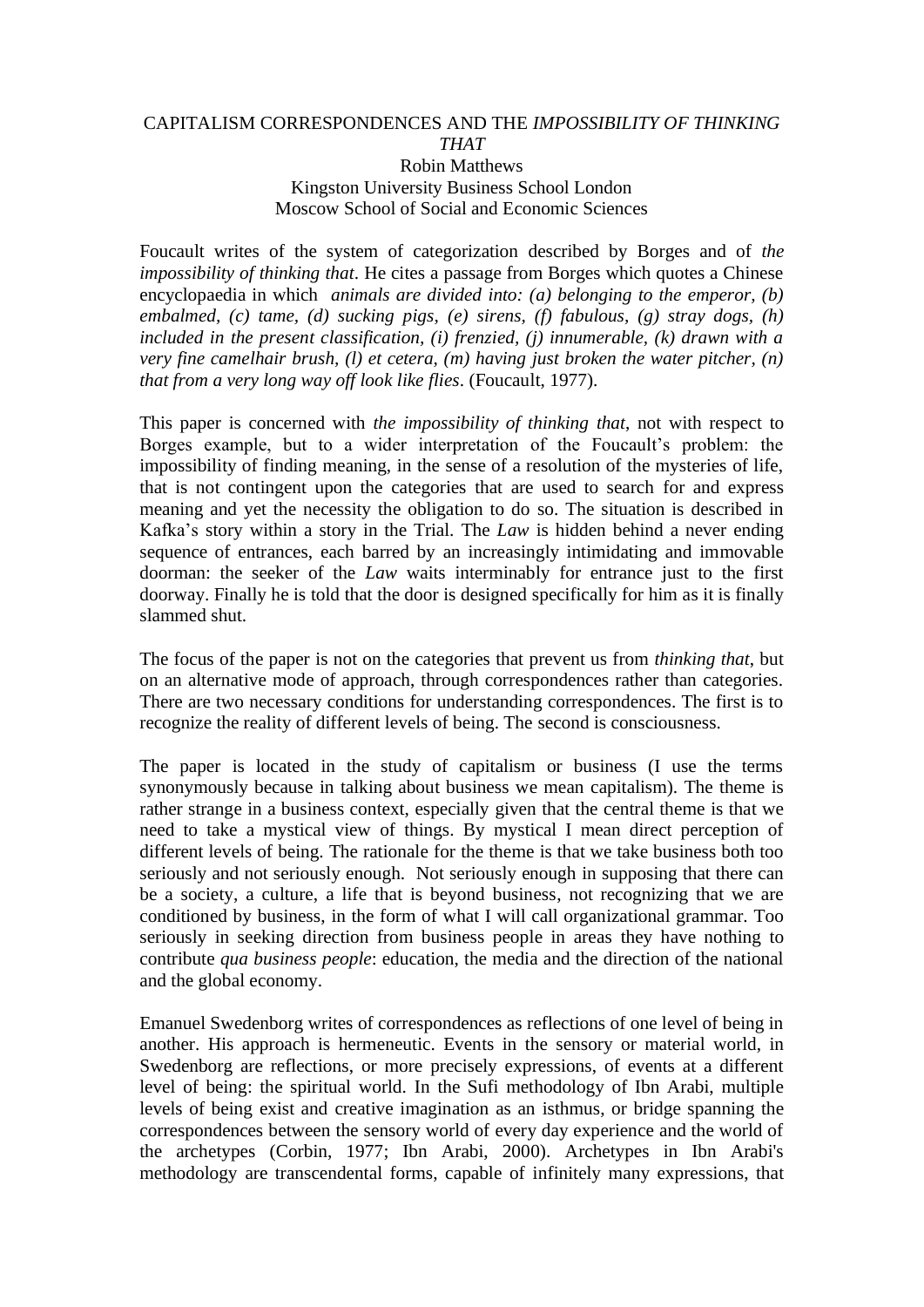are, as it were, at play in the everyday world. So correspondences are not one to one mappings: the archetypes have multiple representations. The Jungian project is concerned with meaningful coincidences, or correspondences between archetypes and the everyday world, the reason, I suppose, that Jung considered the latter part of his work on alchemy and synchronicity so fundamental (Jung, 1968). The modern problem of understanding or articulating the concept of synchronicity and indeed Jung's sometimes confused account of the phenomenon of synchronicity, reflects the impossibility of *thinking that*, referred to by Foucault. We are used to thinking in categories and seeking causes, rather than correspondences or relationships between different worlds that do not have boundaries in the same way as categories: disjoint sets with boundaries in Euclidean space.

The dream world and relationships with the unconscious illustrate the failure of distinct categories and boundaries to exist universally. Dreams transgress the rules, the structures that we impose on the everyday world. In so doing, they contradict Foucault's *impossibility of thinking that*. They also reflect the danger of accepting the possibility of *thinking that*: flirtation with madness. The rediscovery of the unconscious by Freud leads to the reality of different levels of being: consciousness floating on a sea of unconsciousness, formed of forgotten impressions. Jung found many instances of meaningful coincidences (the correspondences of synchronicity), events at one level becoming activated or energised by the archetypes: in Jung the play of archetypes in alchemy and in dreams. In Freud, the unconscious in dreams and fantasies are unrefined by everyday comfortable categories and rational procedures: strangers to the enlightenment project, playing according to a mysterious script or grammar.

Let us introduce the notion of organizational grammar, to distinguish the rules and procedures that programme and condition what we call everyday life, the material world, or what (so called) practical people insist is the real world. According to this notion, the root of the impossibility of *thinking that* is the organizational grammar which we adopt in society, in organizations, or as individuals, to impose a structure, that makes sense of the world: makes it bearable and tractable. Grammar, in the general sense I am using it, has many dimensions. I can think of at least three; formal (informal), social (personal), external to the individual, the society the organization (internal). Grammar consists of a morphology and a syntax. Taking the three dimensions (together with their opposites there are eight combinations (formal external social, formal external personal and so on). Rather than thinking in terms of an algorithm or set of algorithms programming behavior (including thought), organizational grammar has a morphology that ranges from treaties, contracts, agreements at the formal level, to informal cultures, norms and codes at the social level, through to modes of understanding, categories, conditioning at the personal level. The endless list that we could compose makes up a morphology (corresponding to the nouns, verbs, adjectives, prepositions and so on of language) and syntax consists of the rules that govern the way the elements of the morphology are linked.

Grammar itself is a set of correspondences, a play of archetypes in the material world that might be presented in a rational manner as a grid (or an algorithm) with tight compartments mapping archetypes into the material world. In myth, archetypes are presented imaginatively: each of the characters, Gods, archetypes, angels, play out their destiny according to their own morphology and interact in the looser syntax of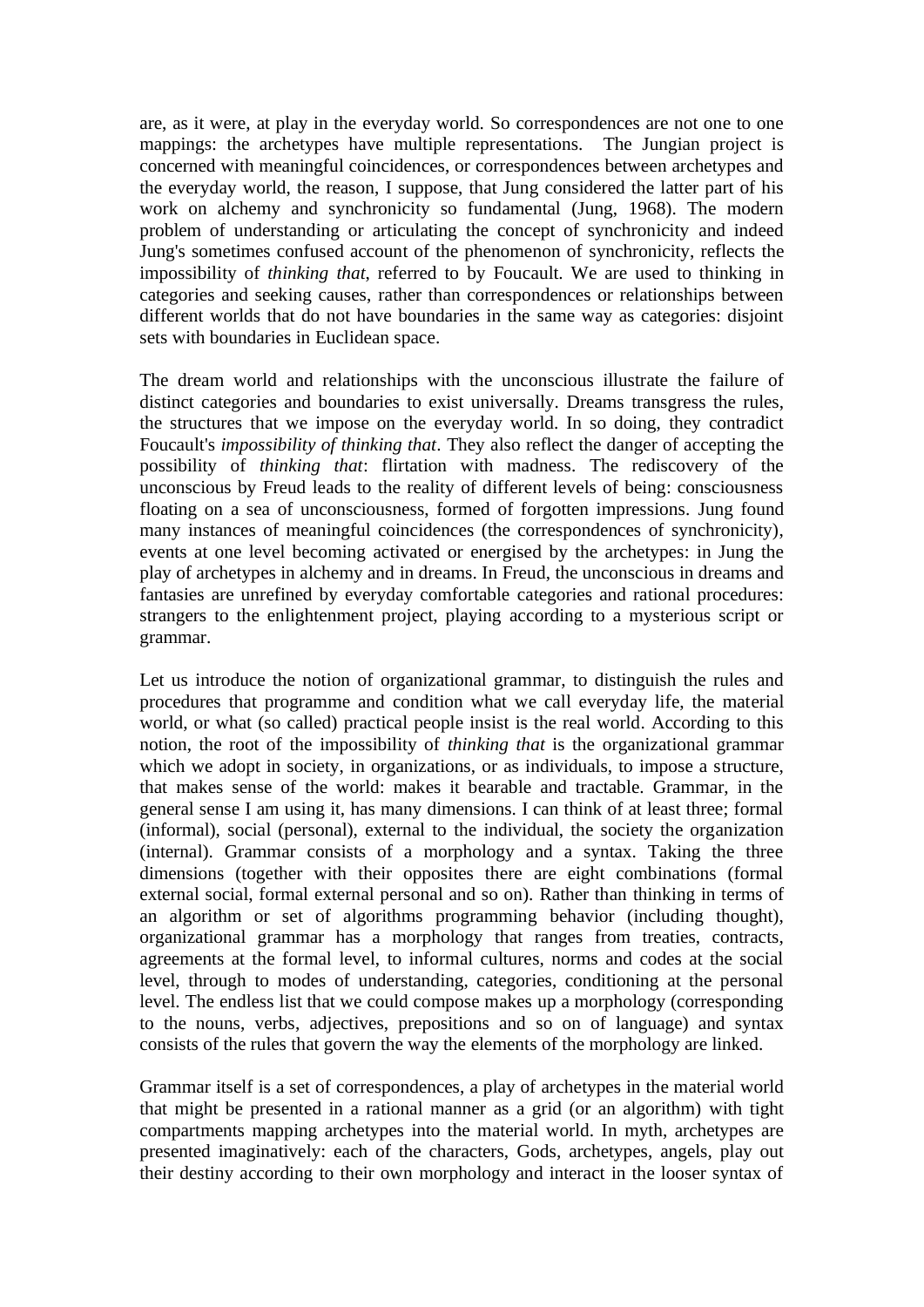the myth, dream or fantasy. In the respect of the *impossibility of thinking that,* we must be referring to organizational grammar proper: rules of operating in the material world (particularly in organizations and particularly in capitalism) rather than the mysterious grammar, operating at another level of being; in Borges encyclopedia, the koan or the Hermes myth, for example. In archetypal, mythical or angelic representations, archetypes are pure states: in myths archetypes interact with one another as Gods, but they retain their essential nature and only appear as contradictory and puzzling because they retain their integrity intact throughout in spite of everything (Zeus, Venus, Hermes, Vulcan): their nature, like Iago's (*I am what I am*) remains what it is, unaffected by time or death.

We turn the role of grammar in the expression of the archetype of competition expressed in capitalism, a system characterized by private property, financial markets and the variants of the rules regulations and cultures that distinguish varieties of capitalism (Matthews, 2000).

Grammar is a programming mechanism: a necessary mechanism, otherwise life would be unthinkable, but none the less programming. Here we introduce an hypothesis. Consciousness is reflected in the extent of awareness of programming (and unconsciousness), not to programming by organizational grammar as such which is inevitable, but to lack of awareness of programming by organizational grammar. Heidegger spoke of authenticity in this connection. Living authentically for him takes the form of recognition of the inevitability of death. In mysticism, this is expresses by the sufi injunction (*die before you die*), or the notion that in death we receive the truth, in a mode of thought that is different from our own, so we think it is false and only after being presented with it a third time (and three is an irrational number) can we bring ourselves to accept it. Only the fool, the idiot, the youngest son, the lame, or the animal are sufficiently free from organizational grammar (in the material world) to comprehend the grammar of different other levels of being.

This brings us back to the Foucaudian impossibility of *thinking that*. Grammar creates the impossibility, but also reflects the necessity of imposing an approach, or more pr4ecisely a procedure of thought and behavior in the material or sensory world, that has a rationale, but a rationale only in terms of the grammar itself: the grammar operating at a particular time and place. There are no ultimate structures, but correspondences exist. There are many, possibly infinitely many, possible grammars, and varieties of grammar. Organizational grammar reflects the necessity of imposing a procedure for handling events. At the personal level, grammar provides a mode of interpretation, a means of interpretation, a meaning. The meaning imposed by organizational grammar is illusory in the sense that it is legitimized by a particular grammar and arbitrary because correspondences can take many forms.

Capitalism itself is a correspondence. As an abstract economic notion, it is thought of as an organizational form which (among other features) is based on private ownership and the existence of a debt market. New capitalism has evolved to incorporate informationalism in that its products and processes generally have high information content. New capitalism recognizes its own dynamism and its capacity to overproduce, and therefore the need to stimulate consumption perpetually by communicating with the unconscious through signs and symbols that consist of a mix of eroticism and anxiety.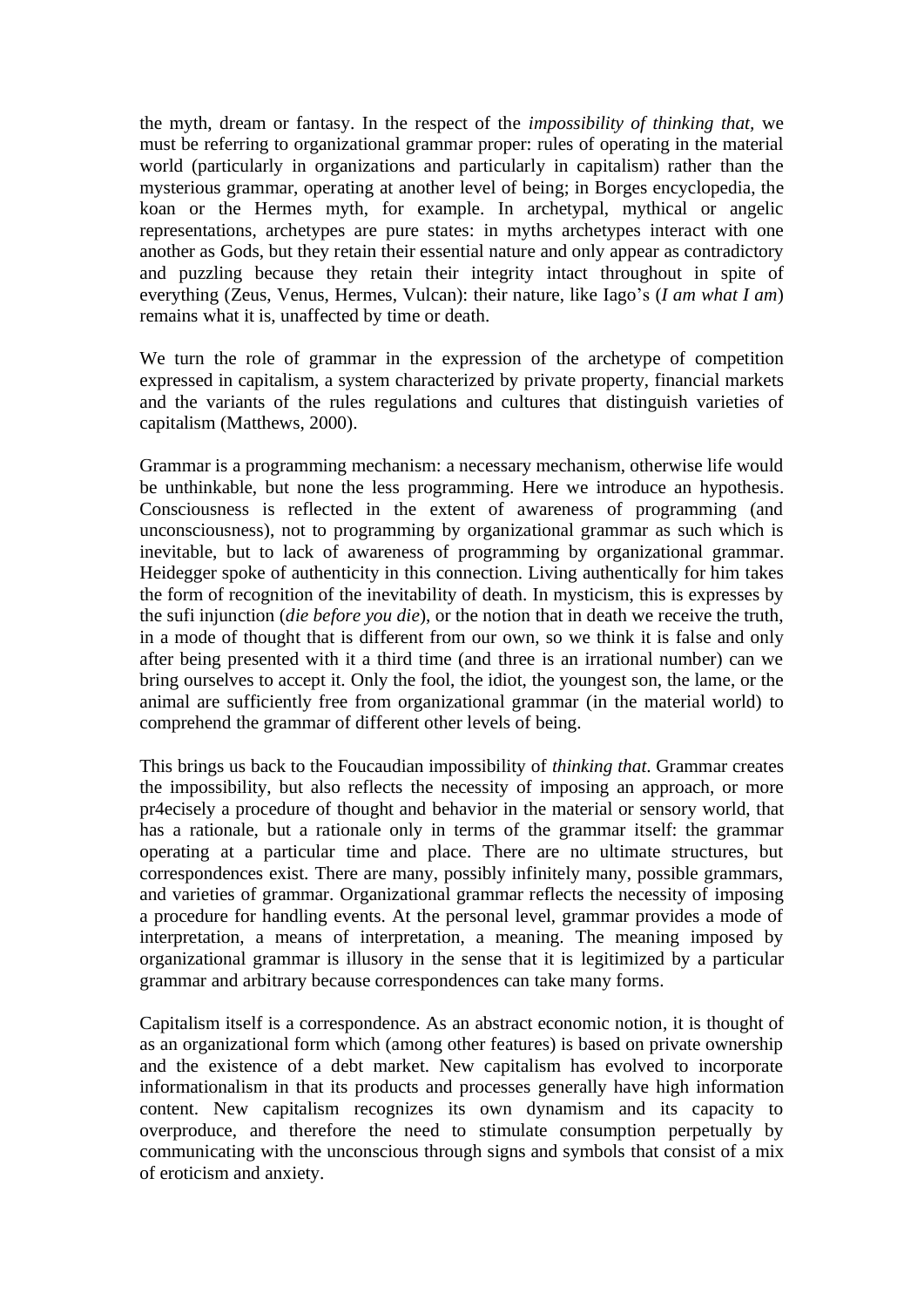The link between eroticism and spirituality is well documented in mysticism. Consider for example the work of Jallalladin Rumi. Death is the essence of capitalism: death that occurs as a result of endless competition and technological inventiveness inevitably eliminates institutions and organizations or changes them beyond recognition. The best that strategy can achieve is to exert some control on the rate of dieing. The end is always the same, elimination in the search for increased fitness as institutions, organizations and societies co-evolve.

Capitalism as an organizational form is a correspondence to the archetype, competition. The Hermes myth expresses the correspondence at a fantastic or mystical level (Matthews, 1998). Darwinian evolution expresses it in a rational myth. Two propositions govern out assessment in the material world. The first, Darwinian, is that we exist in an environment of scarcity and competition. The second, Freudian, is that the experience of childhood determines the way that we experience later life: organizational level at the personal level operating as history. The correspondence is experienced without awareness of organizational grammar.

The discourse of capitalism (the way we talk about its organizational grammar) has two elements, *competitive advantage* and *performativity*. According to the discourse of *competitive advantage,* what matters is relative performance: only relative performance matters so there is no end to the process and the anxiety of seeking it. Success acts as a magnet, attracting new competition and new technologies which force them to adapt or die. Anything less than success relative to others, is a kind of failure. The process is *performative* and it works through markets and thus interference with markets is counterproductive. Welfare, job security, social responsibility rather than concern with profit are seen as alibis for inefficiency. Organizations are evaluated according to their *performativity:* that is their efficiency, cost effectiveness, productivity, their input output coefficients and their ability to do more for less.

*Competitive advantage* and *performativity* become the rationale for not tackling scarcity and poverty (and marginalisation) because the dynamism of the system ensures according to the discourse that, in the long term, they cannot exist, and alleviating them in the short term by redistributing wealth represents a return to Statism which is equated with inefficiency and negation of the discourse.

The working of organizational grammar is the process that makes it *impossible to think that*. This brings us to the Heideggerian notion of authenticity. As in the methodologies of mysticism the first step in awakening consciousness is the awareness of temporality, and impermanence: in Kafka's, tale to foresee that the door will be slammed shut.

The essence of categories in the material world is distinctiveness (boundaries). The essence of correspondences is the absence of boundaries: boundaries between different levels of being and at other levels of being (creative imagination for example), cannot be expressed, any more than Borges categories can, in Euclidian space, disjoint, non intersecting sets.